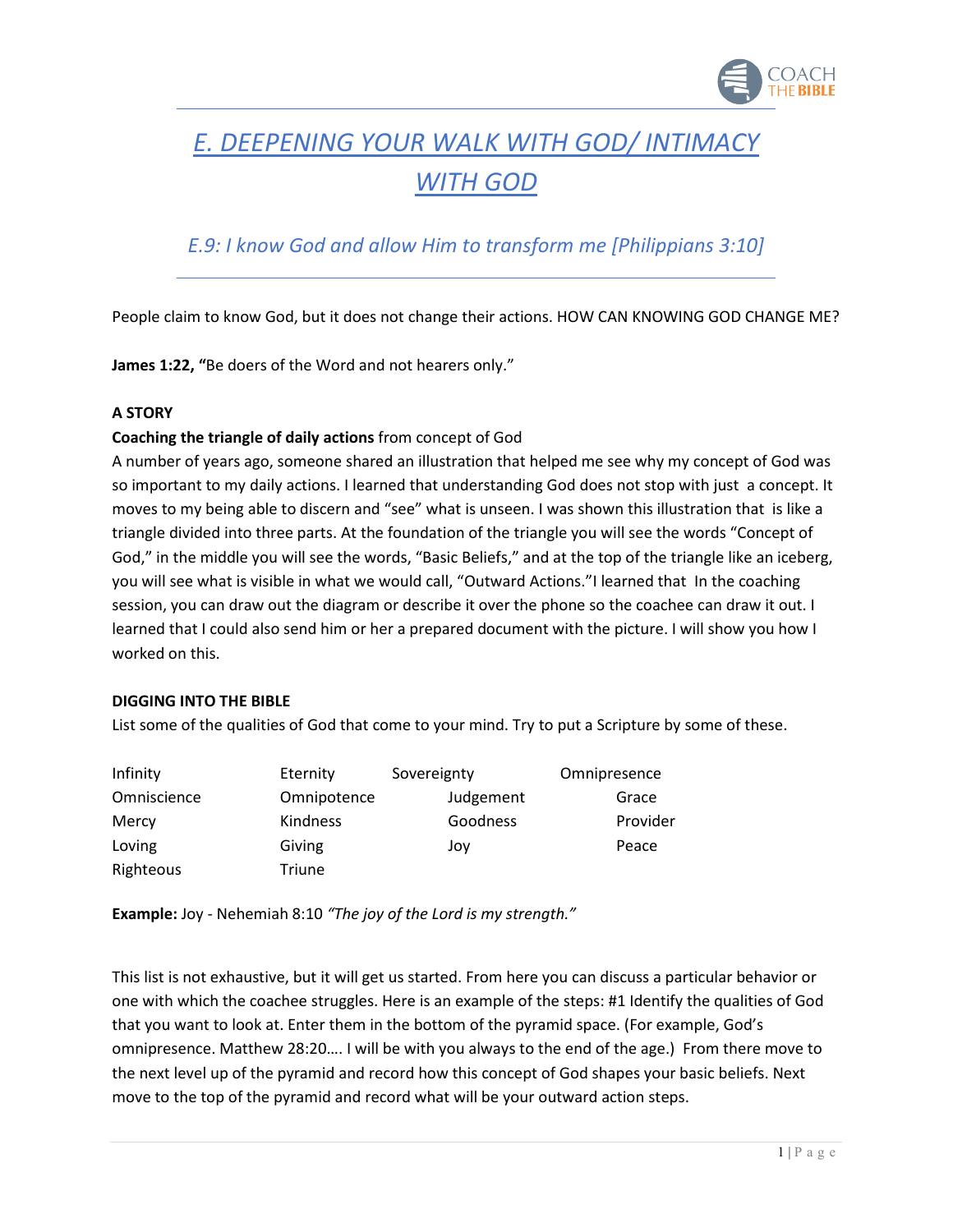



Base: God's omnipresence (Concept of God) Mid: Write in the next space your basic beliefs Top: Define your resulting behavior / actions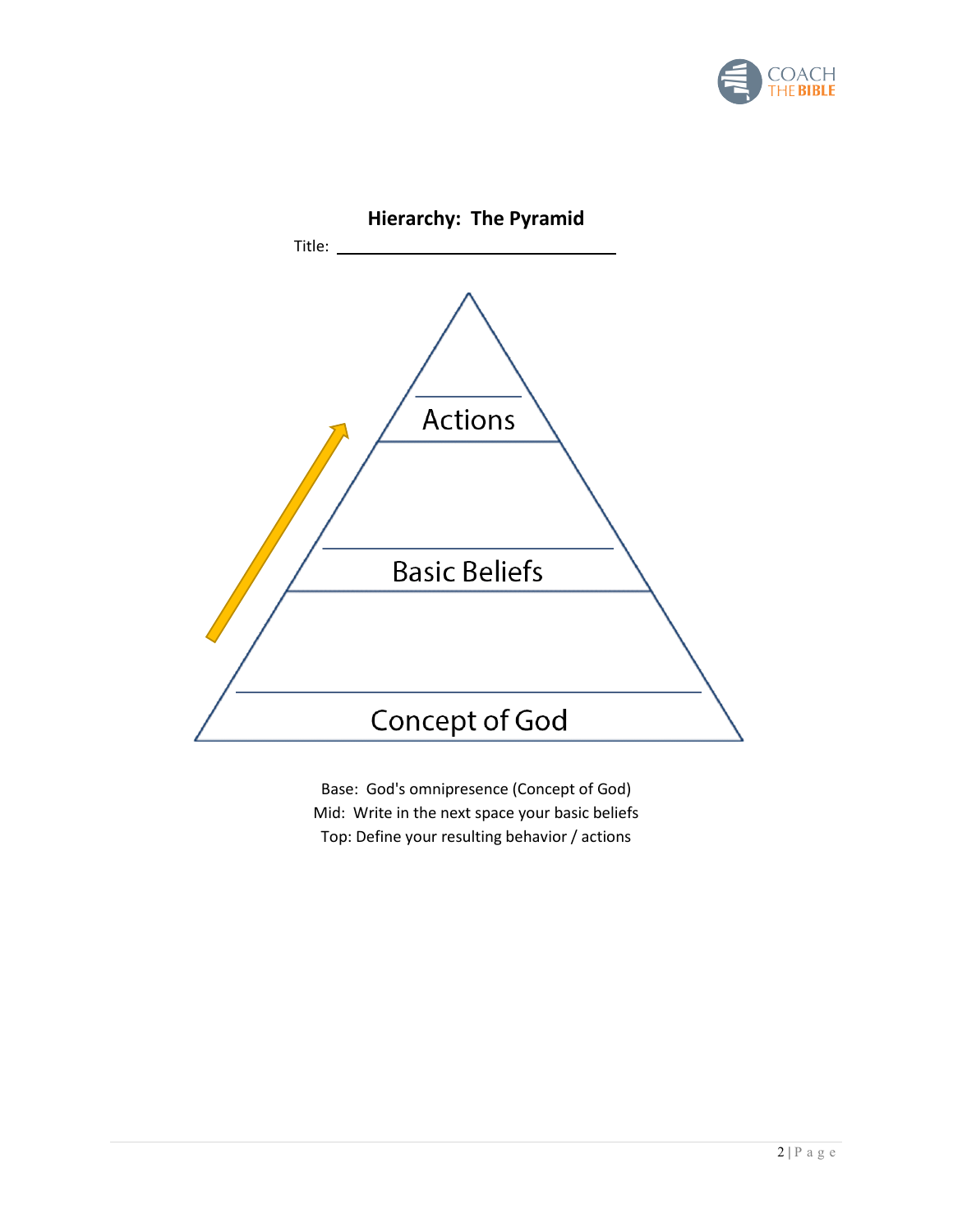



### **DISCUSSION AND DISCOVERY**

- 1. What is one area of your life that you are struggling with?
- 2. Tell me some history about this issue.
- 3. How does encountering God and seeing His work in your life affect this area of life?
- 4. Let's look at the list of God's characters and determine which areas may relate to your issues? Let's explore God's Joy Neh. 8:10

\_\_\_\_\_\_\_\_\_\_\_\_\_\_\_\_\_\_\_\_\_\_\_\_\_\_\_\_\_\_\_\_\_\_\_\_\_\_\_\_\_\_\_\_\_\_\_\_\_\_\_\_\_\_\_\_\_\_\_\_\_\_\_\_\_\_\_\_\_\_\_\_\_\_\_

\_\_\_\_\_\_\_\_\_\_\_\_\_\_\_\_\_\_\_\_\_\_\_\_\_\_\_\_\_\_\_\_\_\_\_\_\_\_\_\_\_\_\_\_\_\_\_\_\_\_\_\_\_\_\_\_\_\_\_\_\_\_\_\_\_\_\_\_\_\_\_\_\_\_\_ \_\_\_\_\_\_\_\_\_\_\_\_\_\_\_\_\_\_\_\_\_\_\_\_\_\_\_\_\_\_\_\_\_\_\_\_\_\_\_\_\_\_\_\_\_\_\_\_\_\_\_\_\_\_\_\_\_\_\_\_\_\_\_\_\_\_\_\_\_\_\_\_\_\_\_

\_\_\_\_\_\_\_\_\_\_\_\_\_\_\_\_\_\_\_\_\_\_\_\_\_\_\_\_\_\_\_\_\_\_\_\_\_\_\_\_\_\_\_\_\_\_\_\_\_\_\_\_\_\_\_\_\_\_\_\_\_\_\_\_\_\_\_\_\_\_\_\_\_\_\_ \_\_\_\_\_\_\_\_\_\_\_\_\_\_\_\_\_\_\_\_\_\_\_\_\_\_\_\_\_\_\_\_\_\_\_\_\_\_\_\_\_\_\_\_\_\_\_\_\_\_\_\_\_\_\_\_\_\_\_\_\_\_\_\_\_\_\_\_\_\_\_\_\_\_\_

\_\_\_\_\_\_\_\_\_\_\_\_\_\_\_\_\_\_\_\_\_\_\_\_\_\_\_\_\_\_\_\_\_\_\_\_\_\_\_\_\_\_\_\_\_\_\_\_\_\_\_\_\_\_\_\_\_\_\_\_\_\_\_\_\_\_\_\_\_\_\_\_\_\_\_ \_\_\_\_\_\_\_\_\_\_\_\_\_\_\_\_\_\_\_\_\_\_\_\_\_\_\_\_\_\_\_\_\_\_\_\_\_\_\_\_\_\_\_\_\_\_\_\_\_\_\_\_\_\_\_\_\_\_\_\_\_\_\_\_\_\_\_\_\_\_\_\_\_\_\_

\_\_\_\_\_\_\_\_\_\_\_\_\_\_\_\_\_\_\_\_\_\_\_\_\_\_\_\_\_\_\_\_\_\_\_\_\_\_\_\_\_\_\_\_\_\_\_\_\_\_\_\_\_\_\_\_\_\_\_\_\_\_\_\_\_\_\_\_\_\_\_\_\_\_\_ 5. Let's study the verses in relationship to that character. Place Joy of the Lord in Concept of God \_\_\_\_\_\_\_\_\_\_\_\_\_\_\_\_\_\_\_\_\_\_\_\_\_\_\_\_\_\_\_\_\_\_\_\_\_\_\_\_\_\_\_\_\_\_\_\_\_\_\_\_\_\_\_\_\_\_\_\_\_\_\_\_\_\_\_\_\_\_\_\_\_\_\_

\_\_\_\_\_\_\_\_\_\_\_\_\_\_\_\_\_\_\_\_\_\_\_\_\_\_\_\_\_\_\_\_\_\_\_\_\_\_\_\_\_\_\_\_\_\_\_\_\_\_\_\_\_\_\_\_\_\_\_\_\_\_\_\_\_\_\_\_\_\_\_\_\_\_\_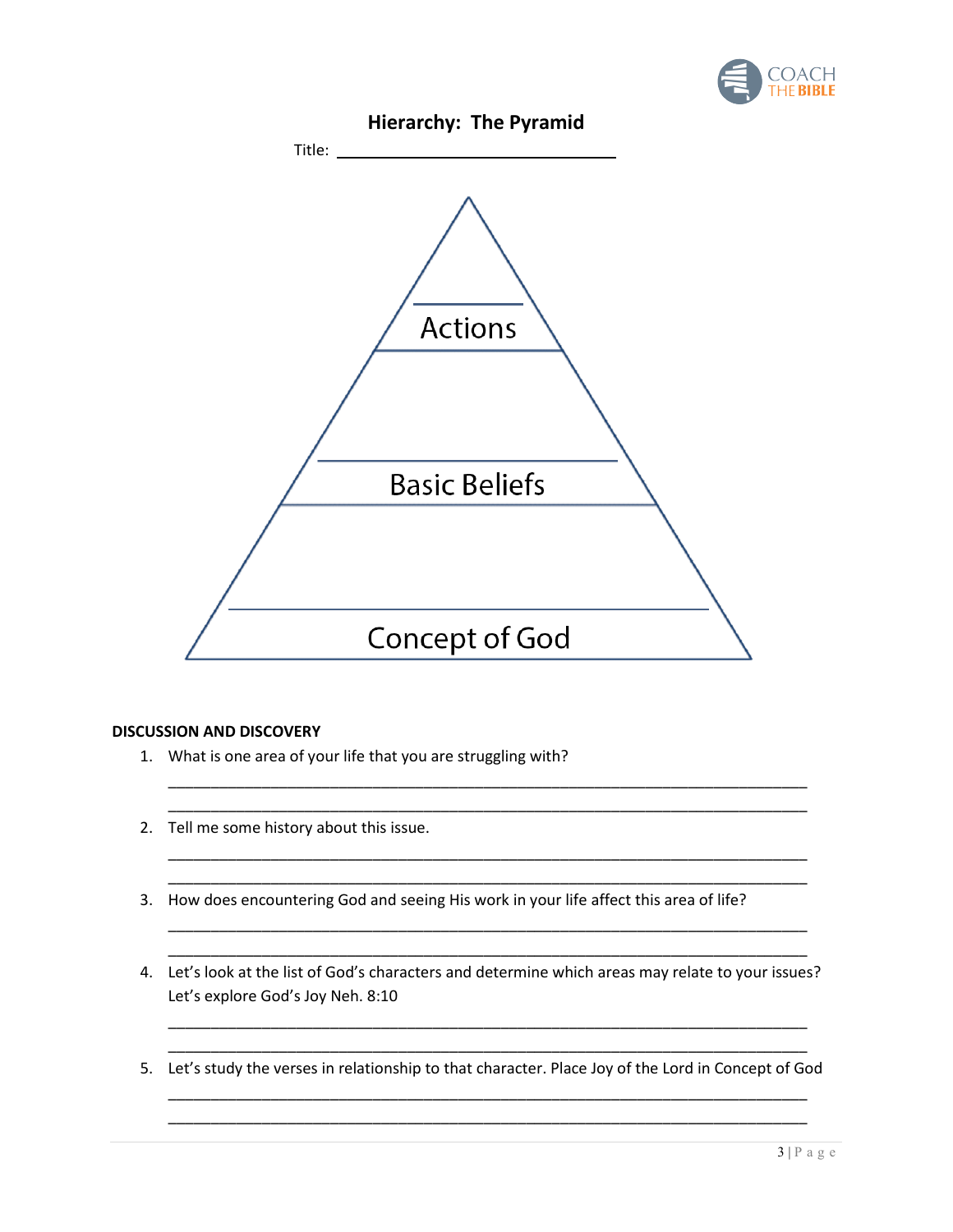

6. What basic beliefs form in your life as a result of knowing God 's Joy in this way?

#### **APPLICATION AND ACCOUNTABILITY**

- 7. How can these beliefs change your outward actions?
- 8. What would be the motivation to change if you based your decision on your growing knowledge of the character of God and how he wants to transform your life into the image of His son?
- 9. What are some character qualities of God will you study in the days ahead?
- 10. When will you get started?

#### **DIGGING IN DEEPER**

- 1. What is the most important part of this lesson to you? Explain.
- 2. How do you see applying aspects of this lesson to your life?
- 3. When do you feel would be the best time to make that application?
- 4. What do you hear the Lord speaking to you about this right now?